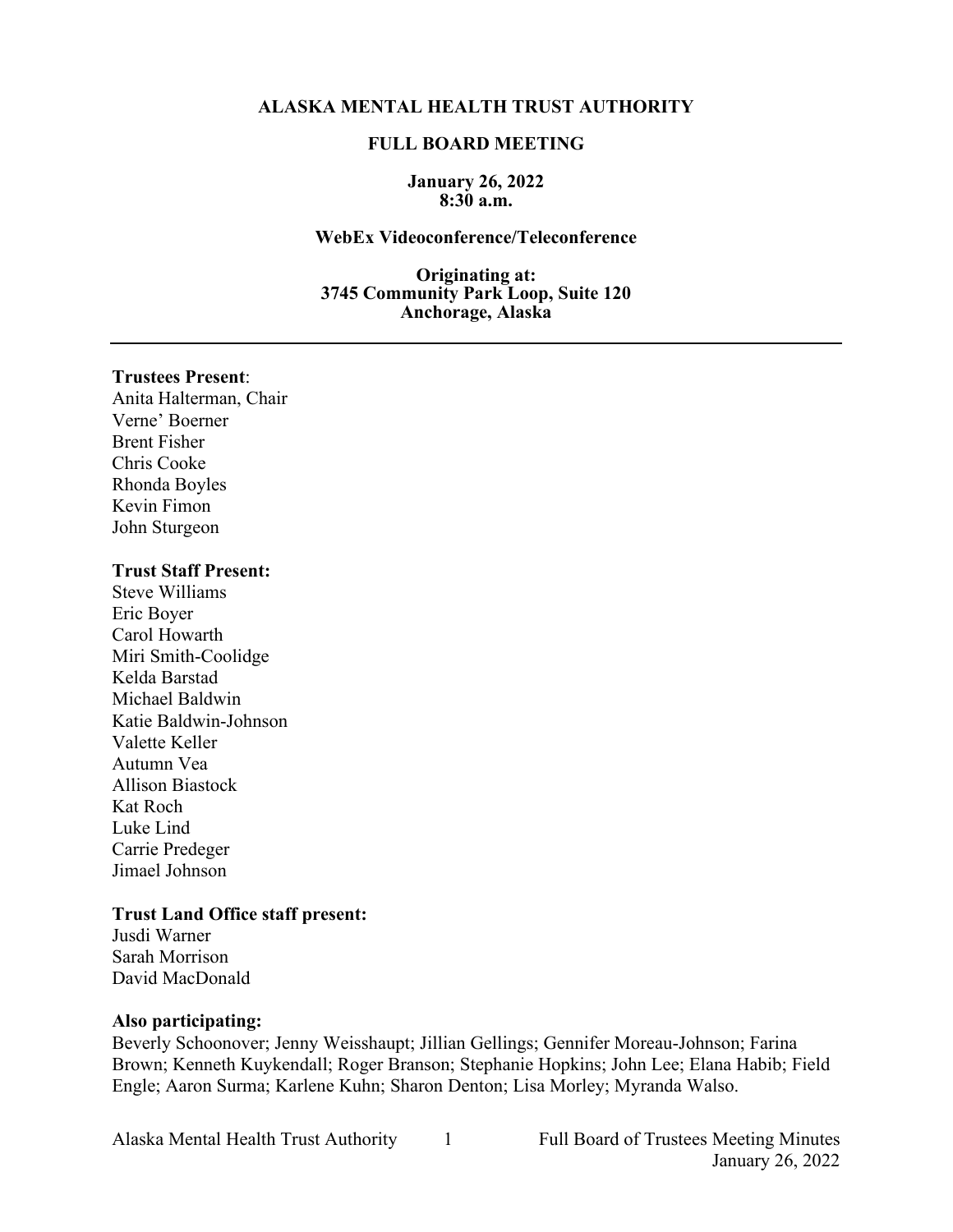## **PROCEEDINGS**

## **CALL TO ORDER**

CHAIR HALTERMAN called the meeting to order and began with the roll call. There was a quorum.

## **APPROVAL OF AGENDA**

**MOTION:** A motion to approve the agenda was made by TRUSTEE COOKE; seconded by TRUSTEE FIMON.

MR. WILLIAMS recommended shortening the lunch period and amending to take the last two items scheduled under approvals and move them to today after the short lunch.

**MOTION:** A motion that the agenda be amended to take the last two items mentioned on pages 120 and 124 of the packet and move them to follow the Program & Planning Committee report in this morning's agenda was made by TRUSTEE COOKE; seconded by TRUSTEE FISHER.

MR. WILLIAMS noted, for the record, that a written motion was provided and what Trustee Cooke said was fine. He also noted that the recess would be at 1:10 for time for staff to prepare the room so that the trustees could watch the House Finance Committee presentation.

**MOTION:** TRUSTEE FIMON added that the two requests were for Department of Health and Social Services Open Beds request and the change of intent, also DHSS, for Seniors and Disability Services research and capacity improvements, REA project requests to be moved to after lunch; seconded by TRUSTEE COOKE.

*After the roll-call vote, the MOTION was APPROVED. (Trustee Boerner, yes; Trustee Fimon, yes; Trustee Fisher, yes; Trustee Sturgeon, yes; Trustee Cooke, yes; Trustee Boyles, yes; Chair Halterman, yes.)*

CHAIR HALTERMAN stated that the Guiding Principles were in the packet, and she asked for any questions or comments with regard to them. There being none, she asked for any ethics disclosures. Hearing none, she moved to the approval of the minutes.

## **APPROVAL OF MINUTES**

CHAIR HALTERMAN stated that there were a series of minutes to review which would be done individually.

**MOTION:** A motion to approve the minutes from October 21, 2021, was made by TRUSTEE BOYLES; seconded by TRUSTEE COOKE.

*After the roll-call vote, the MOTION was APPROVED. (Trustee Boerner, yes; Trustee Fimon, yes; Trustee Fisher, yes; Trustee Sturgeon, yes; Trustee Cooke, yes; Trustee Boyles, yes; Chair Halterman, yes.)*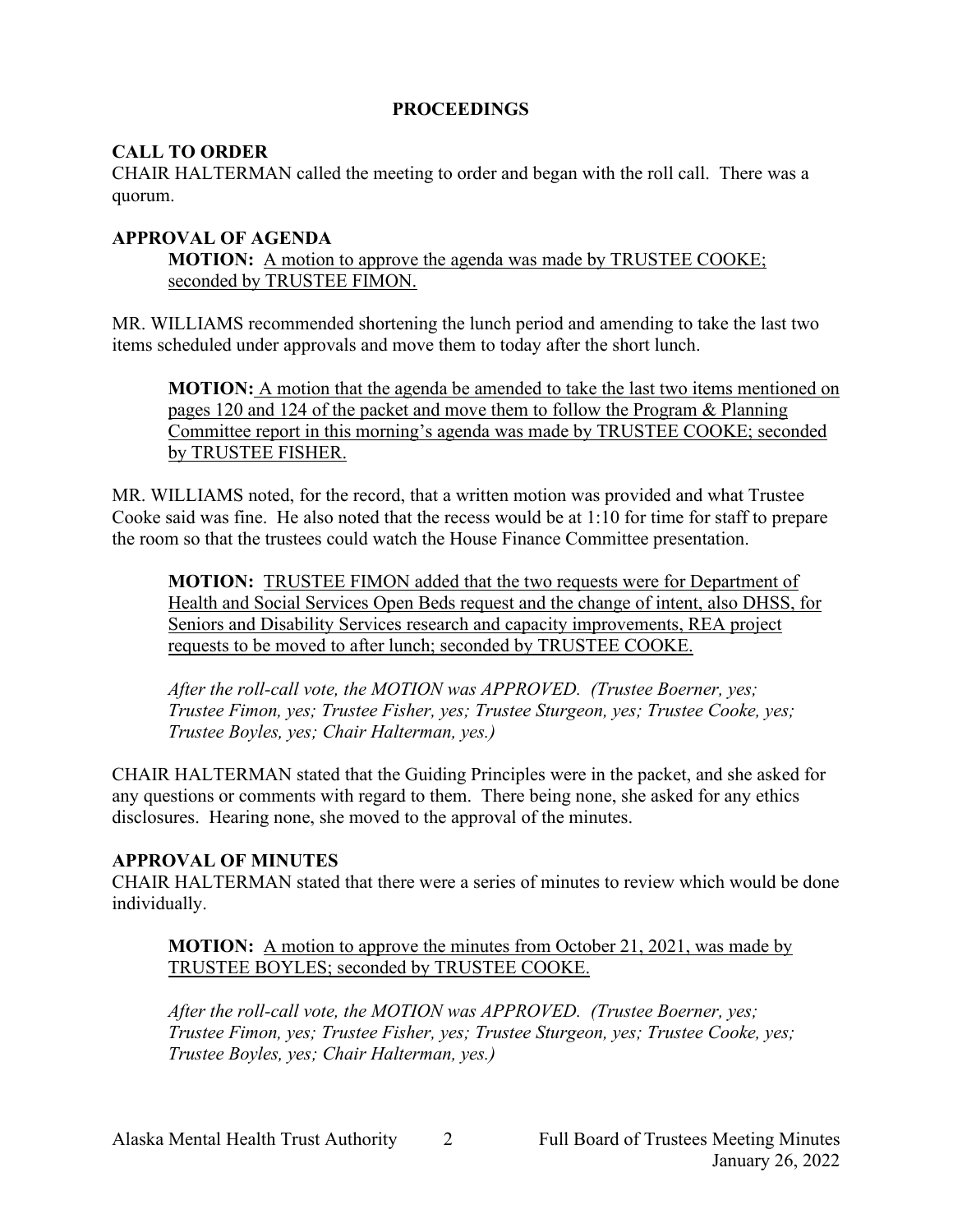**MOTION:** A motion to approve the minutes from November 15, 2021, was made by TRUSTEE COOKE; seconded by TRUSTEE BOYLES.

*After the roll-call vote, the MOTION was APPROVED. (Trustee Boerner, yes; Trustee Fimon, yes; Trustee Fisher, yes; Trustee Sturgeon, yes; Trustee Cooke, yes; Trustee Boyles, yes; Chair Halterman, yes.)*

**MOTION:** A motion to approve the minutes of November 17 and 18, 2021, was made by TRUSTEE COOKE; seconded by TRUSTEE FIMON.

*After the roll-call vote, the MOTION was APPROVED. (Trustee Boerner, yes; Trustee Fimon, yes; Trustee Fisher, yes; Trustee Sturgeon, yes; Trustee Cooke, yes; Trustee Boyles, yes; Chair Halterman, yes.)*

**MOTION:** A motion to approve the minutes of December 2, 2021, was made by TRUSTEE COOKE; seconded by TRUSTEE FIMON.

*After the roll-call vote, the MOTION was APPROVED. (Trustee Boerner, yes; Trustee Fimon, yes; Trustee Fisher, yes; Trustee Sturgeon, yes; Trustee Cooke, yes; Trustee Boyles, yes; Chair Halterman, yes.)*

**MOTION:** A motion to approve the minutes of December 9, 2021, was made by TRUSTEE COOKE; seconded by TRUSTEE FIMON.

*After the roll-call vote, the MOTION was APPROVED. (Trustee Boerner, yes; Trustee Fimon, yes; Trustee Fisher, yes; Trustee Sturgeon, yes; Trustee Cooke, yes; Trustee Boyles, yes; Chair Halterman, yes.)*

## **BOARD ELECTIONS**

CHAIR HALTERMAN stated that the bylaws were included in the packet and asked if there were any questions about them. Hearing none, she moved to the board elections that were because of some vacancies on the leadership team. She entertained motions for the position of Chair.

MR. WILLIAMS stated, for the record, that the officer positions approved today would carry forward to the scheduled annual elections, which come in the early fall.

CHAIR HALTERMAN asked for any nominations for the Chair.

**MOTION:** A motion to nominate Anita Halterman for Chair was made by TRUSTEE BOERNER; seconded by TRUSTEE STURGEON.

CHAIR HALTERMAN called out three times for nominations for Chair.

*After the roll-call vote, the MOTION was APPROVED. (Trustee Boerner, yes; Trustee Fimon, yes; Trustee Fisher, yes; Trustee Sturgeon, yes; Trustee Cooke, yes; Trustee Boyles, yes; Chair Halterman, yes.)*

Alaska Mental Health Trust Authority 3 Full Board of Trustees Meeting Minutes January 26, 2022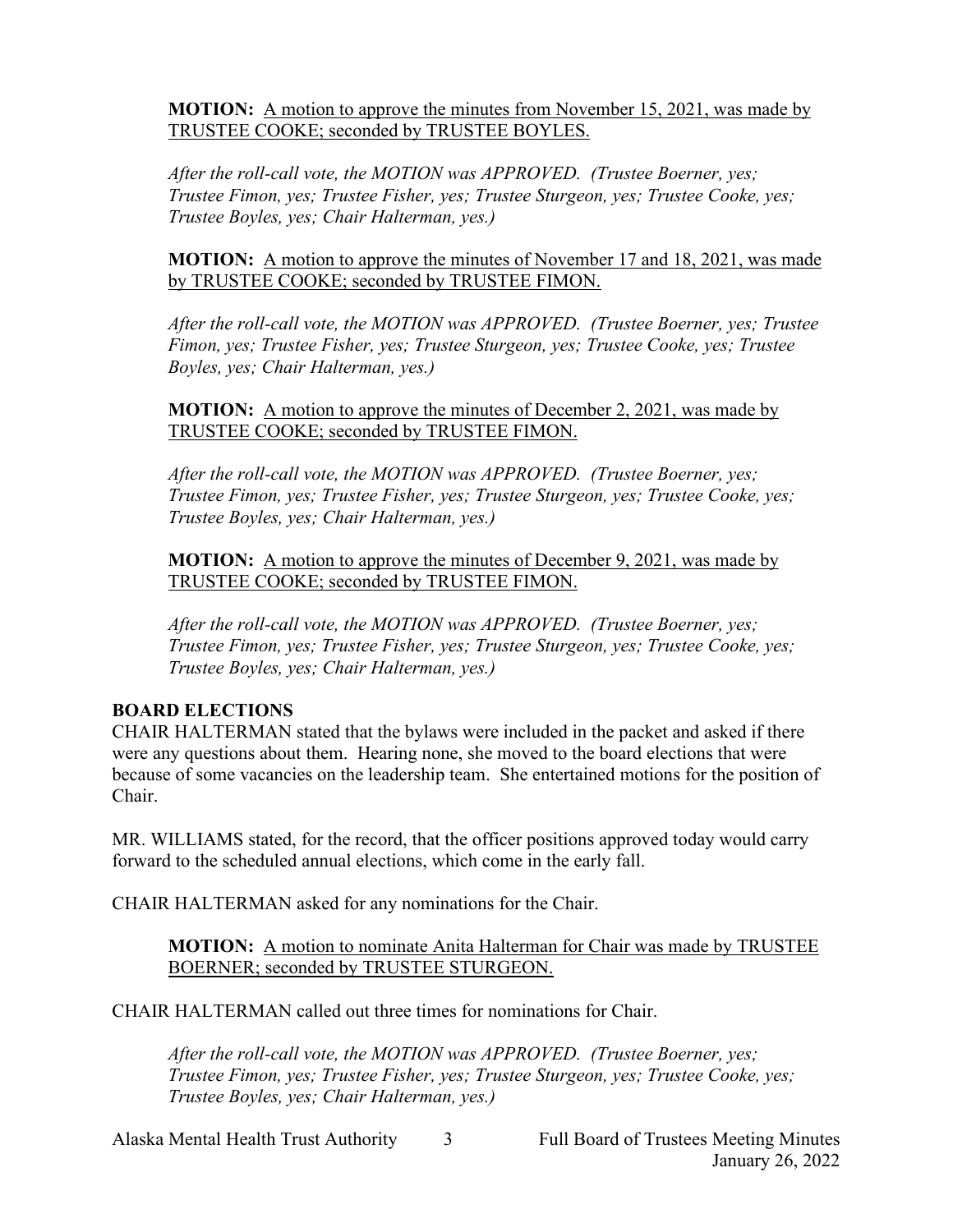CHAIR HALTERMAN stated appreciation for all the support. She moved to the position of Vice Chair, which was currently open.

**MOTION:** A motion to nominate Rhonda Boyles for Vice Chair was made by TRUSTEE STURGEON; seconded by TRUSTEE BOERNER.

CHAIR HALTERMAN called out three times for nominations for Vice Chair

*After the roll-call vote, the MOTION was APPROVED. (Trustee Boerner, yes; Trustee Fimon, yes; Trustee Fisher, yes; Trustee Sturgeon, yes; Trustee Cooke, yes; Trustee Boyles, yes; Chair Halterman, yes.)*

TRUSTEE BOYLES stated that she was pleased to serve as Vice Chair.

CHAIR HALTERMAN stated that now with Trustee Boyles serving as Vice Chair, the Secretary position was open. She asked for nominations for Secretary.

**MOTION:** A motion to nominate Brent Fisher for the secretary position was made by TRUSTEE STURGEON; seconded by TRUSTEE BOERNER.

CHAIR HALTERMAN called out three times for nominations for Secretary.

*After the roll-call vote, the MOTION was APPROVED. (Trustee Boerner, yes; Trustee Fimon, yes; Trustee Fisher, yes; Trustee Sturgeon, yes; Trustee Cooke, yes; Trustee Boyles, yes; Chair Halterman, yes.)*

CHAIR HALTERMAN concluded the election process and welcomed all in their new respective roles. She stated that with her stepping in the Chair role, it leaves the Finance and Audit Risk positions open. She announced her intent for Brent Fisher to fill the role of Finance Chair, and Kevin Fimon to be in the role of Audit & Risk Chair. She moved to the next agenda item and recognized Eric Boyer.

# **MISSION MOMENT**

MR. BOYER stated that the Mission Moment will be from NAMI Juneau. NAMI stands for National Alliance for Mental Illness, and NAMI Juneau is a partner organization that gets financial support and funding from the Board. He continued that Aaron Surma is the chief executive officer of the NAMI office, and Sharon Denton is one of the peers and does navigation support in the community. She will talk about how NAMI Juneau played a key role in her own recovery.

MR. SURMA began that NAMI Juneau started as a group of concerned parents in a living room talking about how to support loved ones with mental illness. He talked about some core things done in Juneau, with the biggest one being support groups. He stated that he is the director but is also a Trust beneficiary, and he is at a place in his personal recovery where support groups are invaluable. He continued that they act as one point of entry, and they offer people to relate to others so that they do not feel alone. He added that they have various classes, and the core for

Alaska Mental Health Trust Authority 4 Full Board of Trustees Meeting Minutes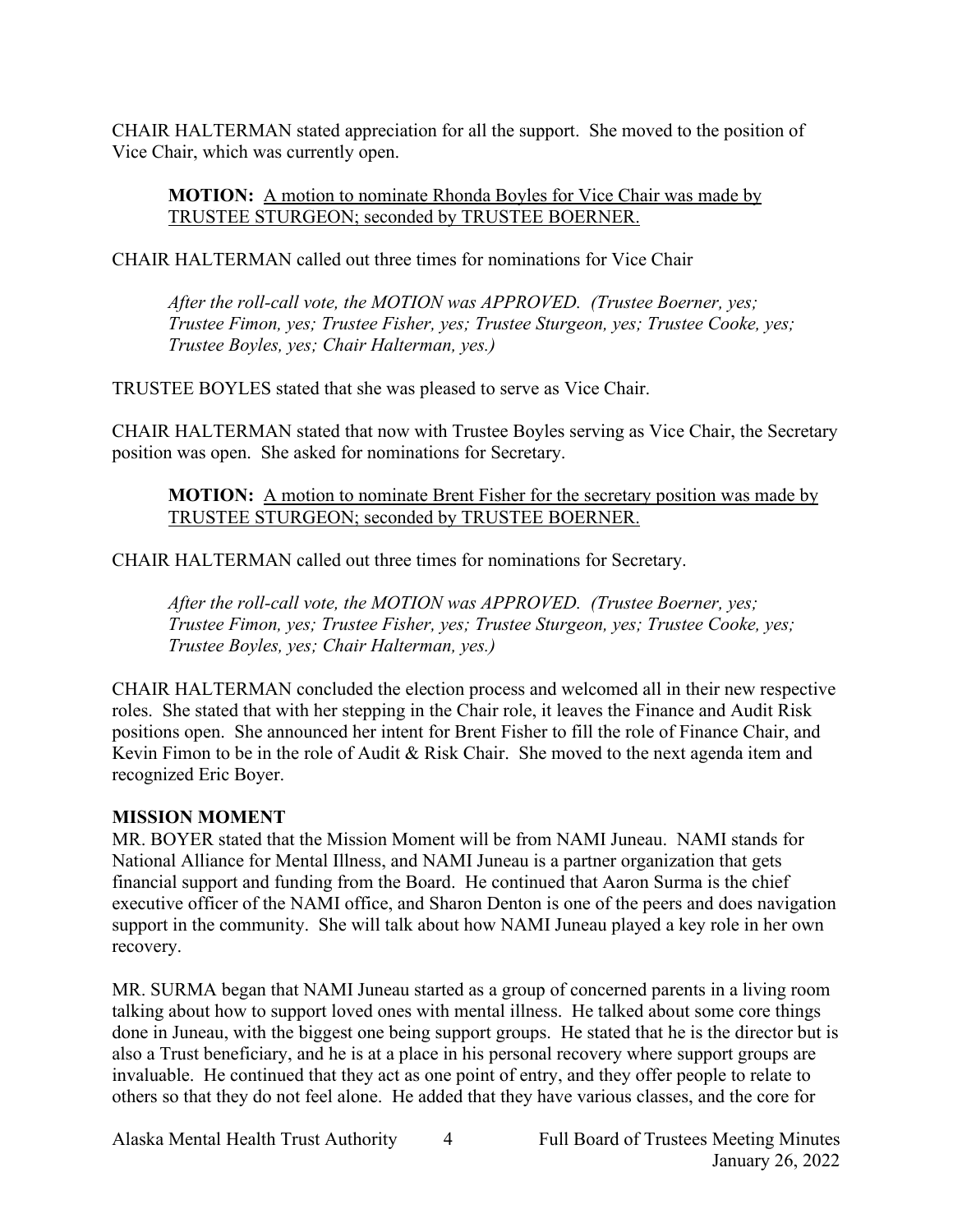NAMI Juneau is Trust mini grants. He thanked all for the opportunity to provide these grants to people that are so helpful and easy to obtain. He talked about the different levels of staff working at NAMI Juneau, and added that they have 12 to 14 people trained as peer support specialists credentialed by the State, which also has the Indigenous component. It is great to allow people to be who they are in pursuit of this work, and to acknowledge that connection to culture and to be able to express yourself in the world is a key part of mental health. He moved to workforce development and talked about the JobX program, which is a youth and young adults employment program. The final piece of workforce development is trying to get interns in the door as much as possible. That meant having a relationship with UAA's social work program and making sure that the interim advisers know we are here and that we are available. He talked about the importance of partnerships, because of the flexibility to pursue partnerships and to meet with other organizations that pursue similar goals, which becomes the cornerstone of their work. He then talked about youth mental health and "Signs of Suicide" where they go into the high schools and talk to the 9<sup>th</sup> graders, in small groups, about the signs of suicide and warning signs and how to be a good ally. Follow-ups are also done to check on students that are struggling. He thanked the Trust for allowing them the flexibility to figure out what works best for the people served. He also asked them to continue promoting their work along with other grantees. He introduced Sharon Denton.

MS. DENTON stated that she was a 50-year resident of Juneau and a beneficiary of NAMI. She painted her picture of mental illness: That she was active as a peer with NAMI Juneau, facilitating connection groups in person and also on-line for NAMI Alaska. She was on the NAMI Alaska Board and an Alaskan representative on the National Peer Leadership Council. She took and also taught peer-to-peer classes, a grassroots work that has been a volunteer effort. She talked about being healthy and teaching for 23 years, never missing a day of school for being sick. About 14 years ago, she felt depressed, and a few months later her brain literally quit working. She was stressed, but figured she was dealing with it. Then her depression deepened, and she could not do anything. She continued that her family was very supportive, taking her to a psychiatrist and to several counselors. Her husband retired her from teaching, and she lost all sense of purpose. It took three years and many counselors before she got a diagnosis. She added that over 30 drugs were tried, and she was treatment-resistant. Her family insisted on ECT, electric shock therapy. She was not sure that it made a difference and, after 25 treatments, quit due to losing all memory of her daughter's wedding. She stated that once she was prescribed lithium for bipolar disorder, her life began to reach some normalcy. She achieved recovery after finding an advertisement for a NAMI peer-to-peer class and, for the first time, found people like herself. That was when her healing truly began, and she continues to grow through her work with NAMI. She thanked all.

CHAIR HALTERMAN thanked Ms. Denton for sharing her story, and stated that it was moving. She stated that it took a lot of courage to share that story. She also thanked Mr. Surma. She asked if the trustees had any questions.

TRUSTEE BOERNER stated that she was impressed with the story about the collaboration and coordination with partners, and how some seed moneys were stretched further through those collaborations and with partners that are connected through the Trust, as well. She continued that it is an important message when even the beneficiaries can help support one another. It is a great message. She thanked Ms. Denton for sharing her experiences.

Alaska Mental Health Trust Authority 5 Full Board of Trustees Meeting Minutes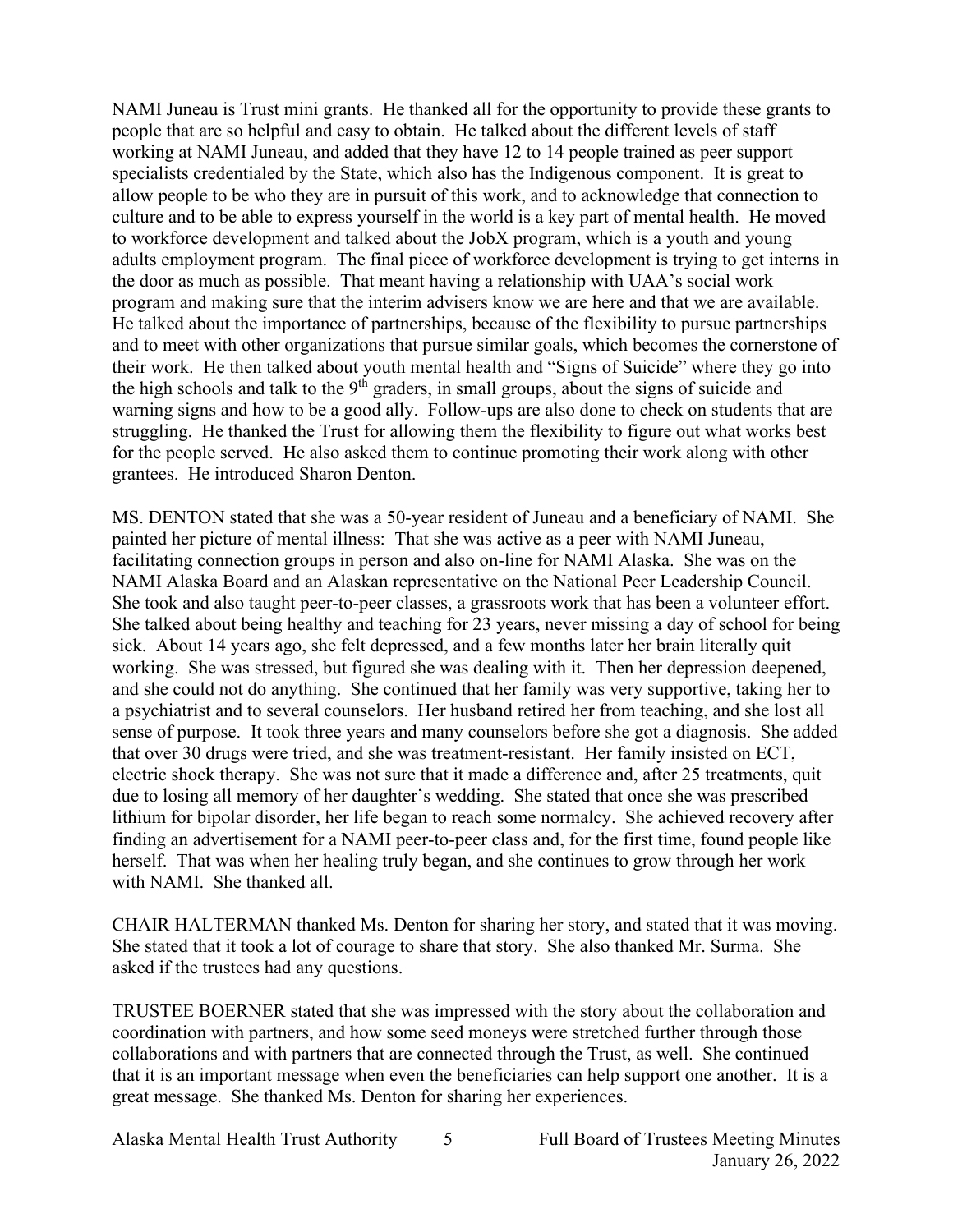TRUSTEE FIMON thanked both speakers for the courage and ability to bring forward and personalize their experiences. It is important for the trustees to know when working with the partners and programs going forward.

TRUSTEE BOYLES asked Mr. Surma if he would quickly give an idea on the academic and professional background of the staff being hired.

MR. SURMA replied that they prioritize most the people who care about the mission, promoting mental health in some way or another. He stated that, for specific openings, a Bachelor's degree or commensurate experience was asked for. He explained that they want to know that the person cares about mental health and had good thoughts about a way to promote mental health; that they care about using partnerships to achieve the goals. He added that they look for specific qualities in an individual, more than specific life or job experience.

TRUSTEE BOYLES asked when peer support specialists and peer support trainers are being trained, if that could fold into the mission on Crisis Now. She thanked Ms. Denton for sharing, and Mr. Surma, also. There is a crisis in suicide also, and she thanked them for doing what they do.

MR. SURMA stated that he would love to be part of Crisis Now, and hoped to talk about that at some point.

TRUSTEE COOKE thanked both for their presentations and regretted not being in Juneau to see them in person. The message came through very powerfully. It reminded us that solutions to these issues will not come through some massive undertaking, but through a series of rather endless, small steps, including some of the programs that the Mental Health Trust has fashioned. He complimented Ms. Denton on the detail of her mental health issues and her response to them, and he hoped that she would have many more opportunities to share her experience with others.

CHAIR HALTERMAN asked what the most common mini-grant request received from the NAMI population.

MR. SURMA stated that the person who processes the mini-grants is listening, Karlene Kuhn.

MS. KUHN replied that the most common request is for household goods and furnishings. A lot of the people are just stabilizing their housing, moving into independent housing with the help of some other partner agencies. They need help getting settled in, getting stable, so that they can focus on their well-being, their mental health, and prioritizing them to taking care of themselves.

CHAIR HALTERMAN moved to the CEO update.

# **CEO UPDATE**

MR. WILLIAMS began with what had been going on at the Trust and the Trust Land Office since the last meeting. He stated that trustees had requested an updated financial dashboard and Ms. Howarth provided it. He continued that if there were any questions, Ms. Howarth was online. He did highlight, at the bottom, that the total resources had increased by roughly \$12

Alaska Mental Health Trust Authority 6 Full Board of Trustees Meeting Minutes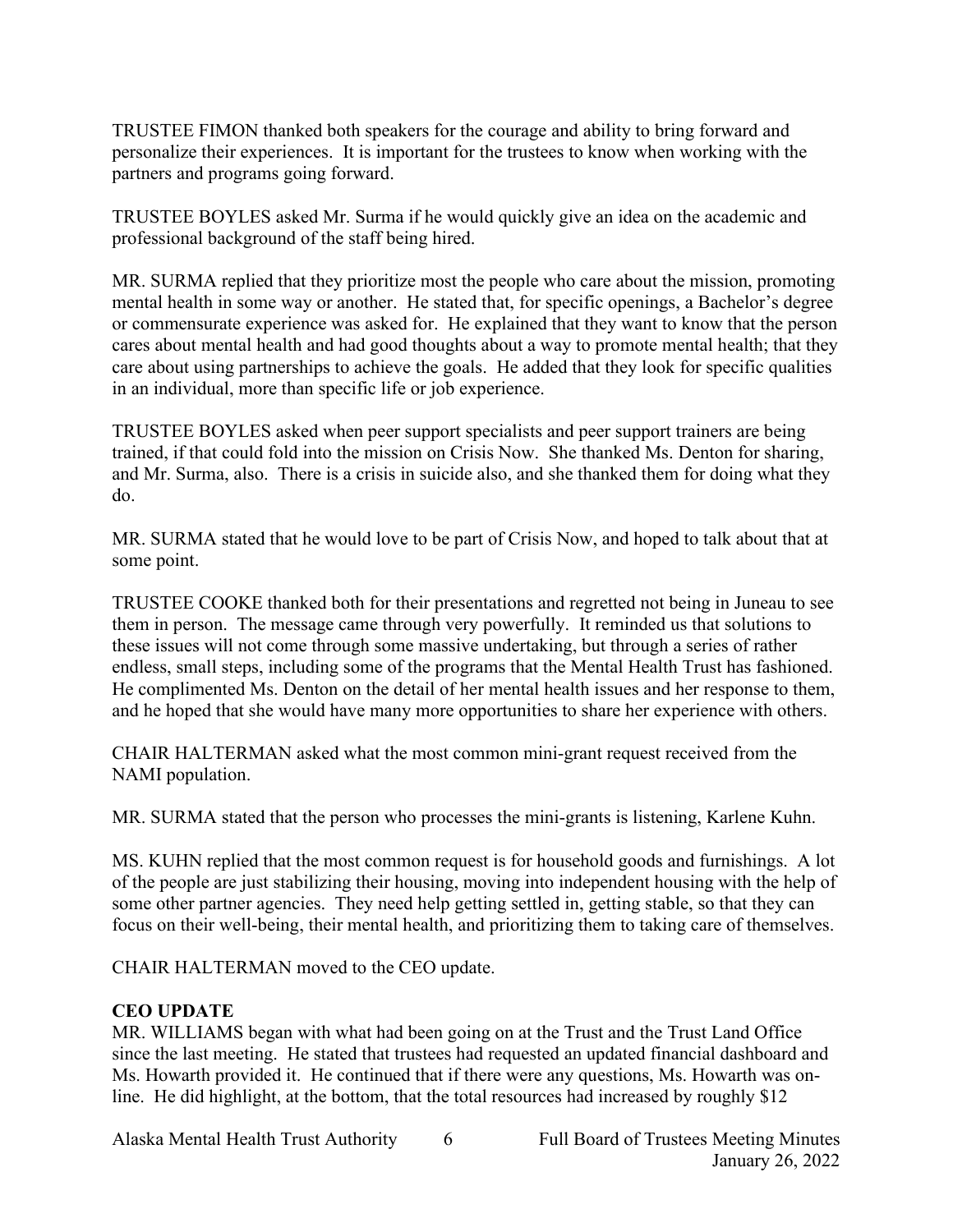million. The tracking on that will continue, with updates provided on a quarterly basis. He moved to the Trust Authority operations and gave a quick update on the active recruiting for the chief operating officer. The focus of the position is to be responsible for overseeing of the policies, the programs, the planning, and the grant administration that happens in the Trust Authority Office and some other administrative functions of the Trust. He moved to the Trust Land Office and talked about the Skagway Borough approval of a resolution to look into the subdivision development of some parcels of Trust land across from Skagway. There are three to four parcels being looked at. He talked about the commercial real estate properties, the Promontory Point property in Austin.

TRUSTEE COOKE asked for an update on that property and if Texas wanted an option to purchase.

MR. WILLIAMS asked Ms. Warner to reply.

MS. WARNER stated that TxDOT had an option, and still does, to purchase. They are not exercising that option right now.

MR. WILLIAMS highlighted that Katie Vachris' last day with the Land Office staff was last week, and currently staff is in the process of recruiting for that position. He moved to the Legislative updates and stated that the budget committees and subcommittees are beginning their overview presentations to the Legislature. He continued that he and Trustee Halterman will be doing a Trust presentation to the House and the Senate Finance Committees. He moved to the two summits that had Trust involvement both in terms of staff, as well as funding. There was a public health summit, and Travis Welch, who sits on the board of the Alaska Public Health Association, helped develop the agenda and content for that conference. He added that staff did participate in several breakout sections at the conference. He stated that the other summit was held out in the Valley. The Mat-Su Re-entry Coalition held a re-entry three-day summit that was also partially sponsored by the Trust, in partnership with the Mat-Su Health Foundation. He continued that the annual report is out in hard copy and on the website. He asked Ms. Biastock to continue.

MS. BIASTOCK talked about this year's annual report and the grant investment report. She acknowledged and appreciated the work that went into putting these reports together, and all the staff that contributed. She continued that the annual report does many things, including meeting some of the reporting requirements. It is also used as a great opportunity to highlight the work on behalf of Trust beneficiaries; how the Trust's resources are used to meet beneficiary needs; and how the Land Office develops on Trust land to support the mission. She added that it is an opportunity with fiscal reporting to demonstrate the prudent fiscal management. This is the third year that this comprehensive grant investment report has been put together. She thanked Luke Lind and Carrie Predeger from the grant team for the work putting this report together. It lists every grant made in the last fiscal year, with a brief description. It is a wonderful tool that demonstrates the breadth of the grant abilities, and is also an internal resource document. She then gave a brief update on the Stigma Campaign. There is a new PSA currently on TV, on GCI cable, and will be shared via social media, featuring Skylar. Skylar is a Trust beneficiary from the Kenai Peninsula. He is appreciated for being willing to share his story publicly.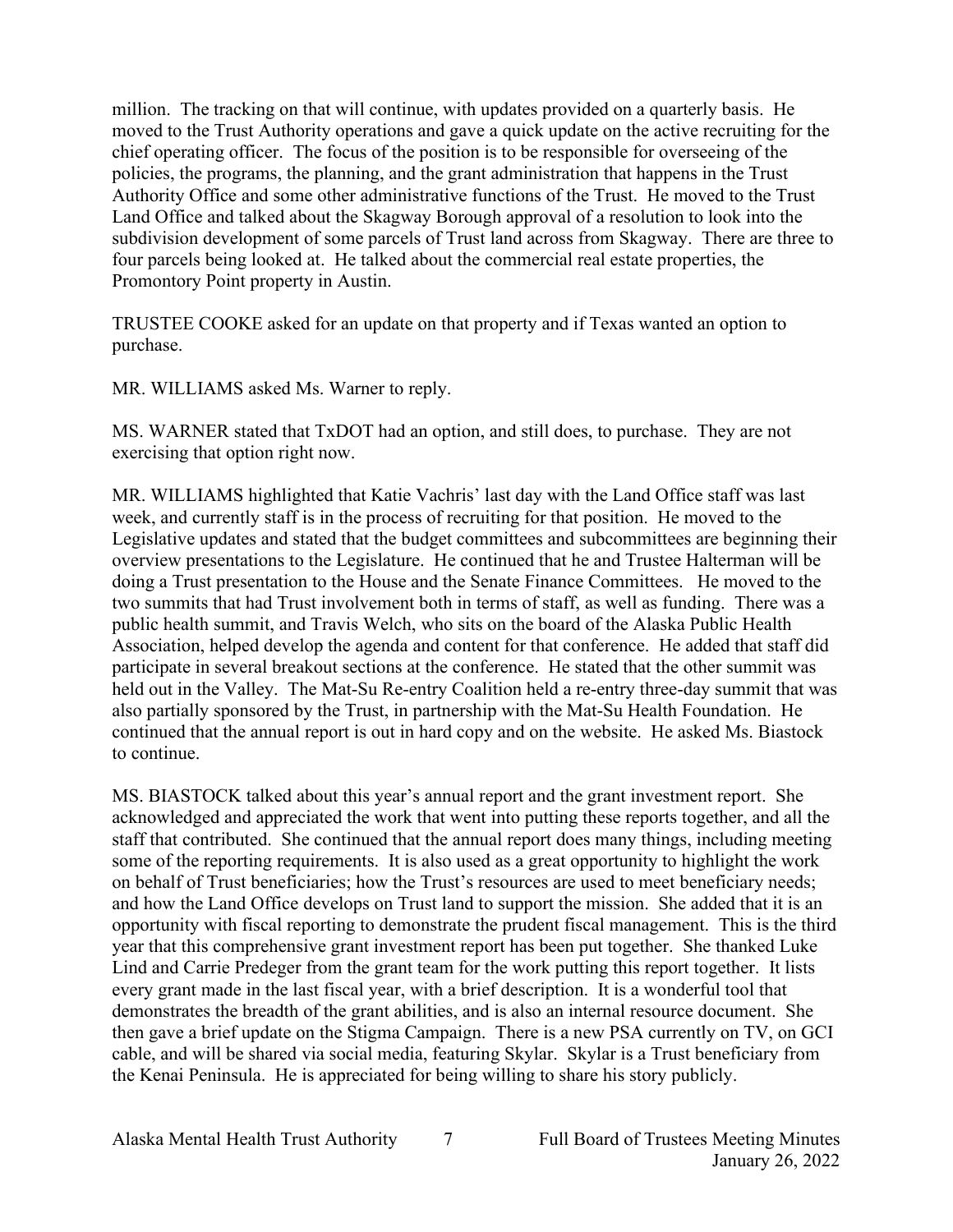(Video shown.)

MR. WILLIAMS concluded his CEO update for the trustees.

CHAIR HALTERMAN shared that she noticed there is a Stigma ad running on video games, which was interesting.

MS. BIASTOCK stated that that is a digital ad that gets served through a variety of websites, and that video game knows if someone is in Alaska. She appreciated that sharing of information.

TRUSTEE COOKE stated that he loved the grant investment report because it helps answer the question of what the Trust really does. He also talked about providing some good visuals in terms of what is done with Trust land, how it is developed, how it is used to create jobs, improve the economy, and how it raises money for the Trust fund for the beneficiaries.

TRUSTEE BOYLES liked the grant investment report because it tells and sells the story at a glance.

TRUSTEE FIMON asked if any feedback was received from attendees of the conferences.

MR. WILLIAMS replied that both of the summits were virtual, and the grant funds get provided to the organizations that were planning and convening the summit. He was certain that each of those summits had a follow-up survey, and that we would get that information as part of the closeout grant reporting. He stated that there were over 150 registered attendees for each of those summits.

TRUSTEE FIMON stated that there has been super favorable impressions and feedback from some folks he knows saying how important they think it is. It is a total positive thing to get more information out to everyone.

TRUSTEE BOERNER complimented the annual report and the other documents. She stated excitement in that the grantee reports had been created, and she loved the fact that it tied back to the Comprehensive Plan and the focus area. She added that she would like to see a bit more about the stewardship and the land resource management strategy because the TLO has done a fantastic job in managing the lands themselves. A big part of what goes into their considerations is that notion of stewardship. She congratulated Mr. Williams on his first CEO report, and stated that it was very well done.

CHAIR HALTERMAN asked for any other comments. There being none, she moved to the Statutory Advisory Update.

# **STATUTORY ADVISORY UPDATE**

MR. WILLIAMS stated that the executive directors of the advisory boards would be doing a joint presentation focused on legislative budget items, as well as the joint policy advocacy work.

MS. WALSO noted that she was the acting executive director for the Governor's Council on Disabilities and Special Education. She continued that they would share information on the joint

Alaska Mental Health Trust Authority 8 Full Board of Trustees Meeting Minutes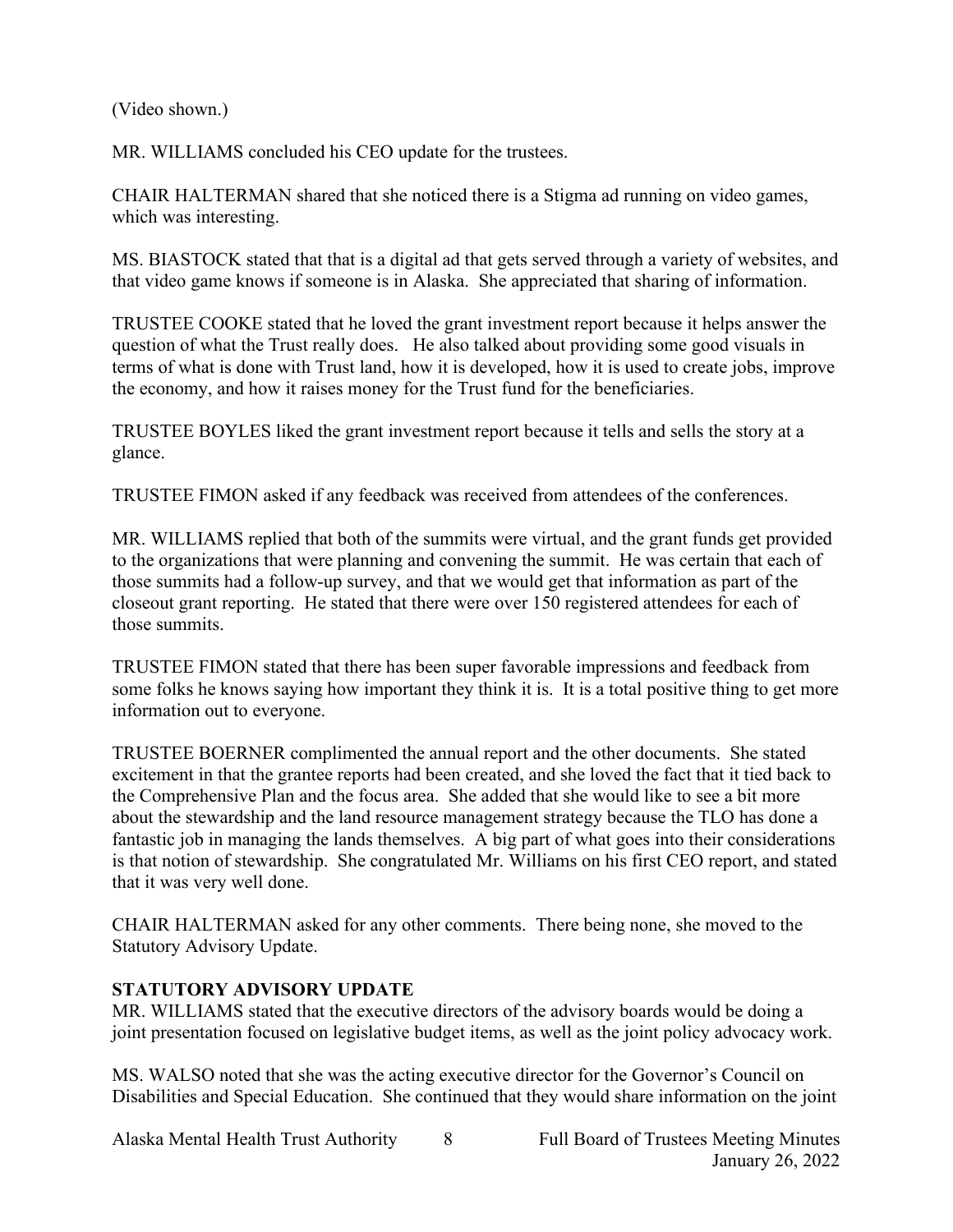advocacy priorities and the details on their respective agencies, and legislative outreach activities and programs this year.

MS. MORLEY continued that one of the joint beneficiary board priorities are community-based services which provide essential services by nonprofit networks, and all of the beneficiaries take advantage of the services to keep them in their homes and communities. This is the lowest level of care, and is a safety net for individuals with disabilities. The services include personal care services and respite, mental health treatment and recovery, addiction treatment and recovery, case management, job coaching, employment assistance, peer support, re-entry and transition services, home-delivered and congregate meals, transportation, day hab, assisted living, counseling. The list went on. She continued that these services are critical and keep individuals in their communities, and helps to reduce institutionalization. She continued through her presentation, and then asked Ms. Walso to continue.

MS. WALSO stated that they continue to emphasize to legislators and policymakers how employment provides an opportunity for individuals to contribute positively to their communities, to pay taxes, and to experience meaningful engagement that reduces isolation and promotes health and well-being.

MS. SCHOONOVER continued that another joint advocacy issue is behavioral health, and they advocate for comprehensive behavioral health services. They focus on a continuum of care that will meet folks with prevention, intervention, community-based services, and that COVID has brought a new emphasis to folks on mental health and substance abuse. There is also concern with suicide prevention and increasing services in rural communities for prevention and intervention. She continued that the 1115 behavioral health waiver is important for that, with a need for behavioral health grants, General Funds to support the staff and workforce needed to implement those services. There is housing and support services with Alaskans and a joint advocacy allowing people to live independently and productively.

MS. WALSO moved to workforce and the services, including health-care professionals. She talked about the significant challenges existing in recruiting and retaining them. Key policy platforms continue to make headway for adequate wages and compensations for direct-care providers.

MS. SCHOONOVER added that their boards and Trust staff meet regularly to plan and talk about the joint advocacy priorities. She pointed out that Chair Halterman joined them for those and encouraged the trustees to join and listen to the process. Also done are advocacy trainings for Trust beneficiaries and providers.

MS. MORLEY stated that the Alaska Commission on Aging developed its priorities in December, and had an advocacy summit in which a facilitator was hired and brought together the partners and Commissioners. Talked about were the main issues from the partners and seniors that were concerning and what needed to move forward: the needs of seniors and services that impact their lives and help them remain healthy and independence in their own communities. She then talked about the aging and disability resource centers that are the way to access services in the community. The Commission also supports the home- and community-based Medicaid waiver programs that are critical to keeping elders in their homes. She moved to the legislative

Alaska Mental Health Trust Authority 9 Full Board of Trustees Meeting Minutes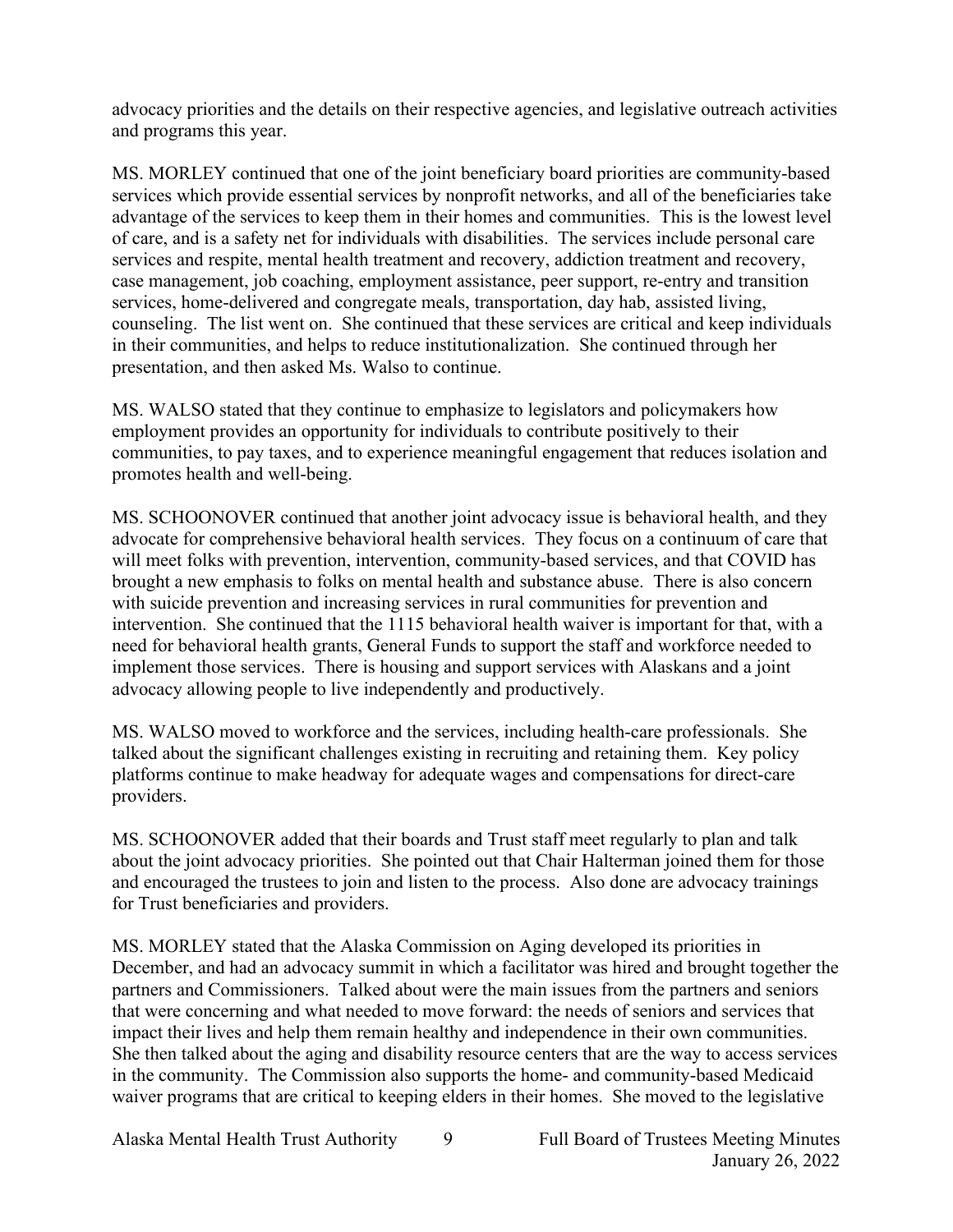session and the focus to raise awareness that ADRD is a public health issue. In the next 20 years, the number of Alaskans with ADRD will more than double. The bill is proposing that the State make a commitment to raise awareness and address ADRD as a public health issue. She went through some Commission on Aging updates and stated that Chair Gordon Glaser's term ended. Nona Safra is a caregiver of someone with dementia and serves as the crossover to the Governor's Council on Disabilities and Special Education, and she also sits on the TABI advisory committee. Darlene Supples is the executive director from the Fairbanks Senior Center and was appointed to fill the provider seat. She announced that she would be leaving for personal reasons, with the hope to come back in some capacity after a short sabbatical. A new executive director is being actively recruited.

MR. WILLIAMS commented that the acronym TABI is Traumatic and Acquired Brain Injuries.

TRUSTEE BOYLES stated that she was sorry to hear that Ms. Morley was leaving and asked if the BOLD infrastructure for the Alzheimer's Act was moving forward within the State of Alaska.

MS. MORLEY replied that, at this time, they are not eligible to apply for those grant funds.

TRUSTEE BOERNER thanked Ms. Morley for her contributions, and stated she was sorry to hear that she was leaving. She asked about the reduced funding from the COVID relief funds and how that would impact the programs.

MS. MORLEY replied that there is quite a bit of remaining COVID funds, and the challenge for the Department is getting those funds out.

CHAIR HALTERMAN thanked Ms. Morley for her services, and stated that there was more on this update.

MS. WALSO stated, with regard to the expiring Federal funding, there is an additional infusion of funding expected through the enhanced Federal funding over the next two years. She continued that the Council, after many months with both the DHSS Commissioner's office and the Office of the Governor, has decided to make the proposed restructure and bifurcation of the Department of Health and Social Services into two new standalone departments; one of the key policy recommendations this year. She added that the Council voted through the executive committee to support the reorganization and separation of DHSS into two smaller departments to be better aligned with the size and scope of other departments and agencies. She stated that the second priority that the Council has is the appeal of Alaska Statute 23.10.070. She explained in more detail, and concluded her updates.

MS. SCHOONOVER walked through the legislative priority areas of focus for the Mental Health Board, the Advisory Board on Alcoholism and Drug Abuse, and she went through the process and talked about the board wanting to see more emphasis on increasing and improving behavioral health services in rural communities. A new emphasis is on looking at shared and protective risk factors, and we are working with the partners to understand what those are, and to promote resiliency in Alaska. She continued her presentation, explaining the top concerns in greater detail as she went through. She then went though the bills that the advocacy committee is

Alaska Mental Health Trust Authority 10 Full Board of Trustees Meeting Minutes

January 26, 2022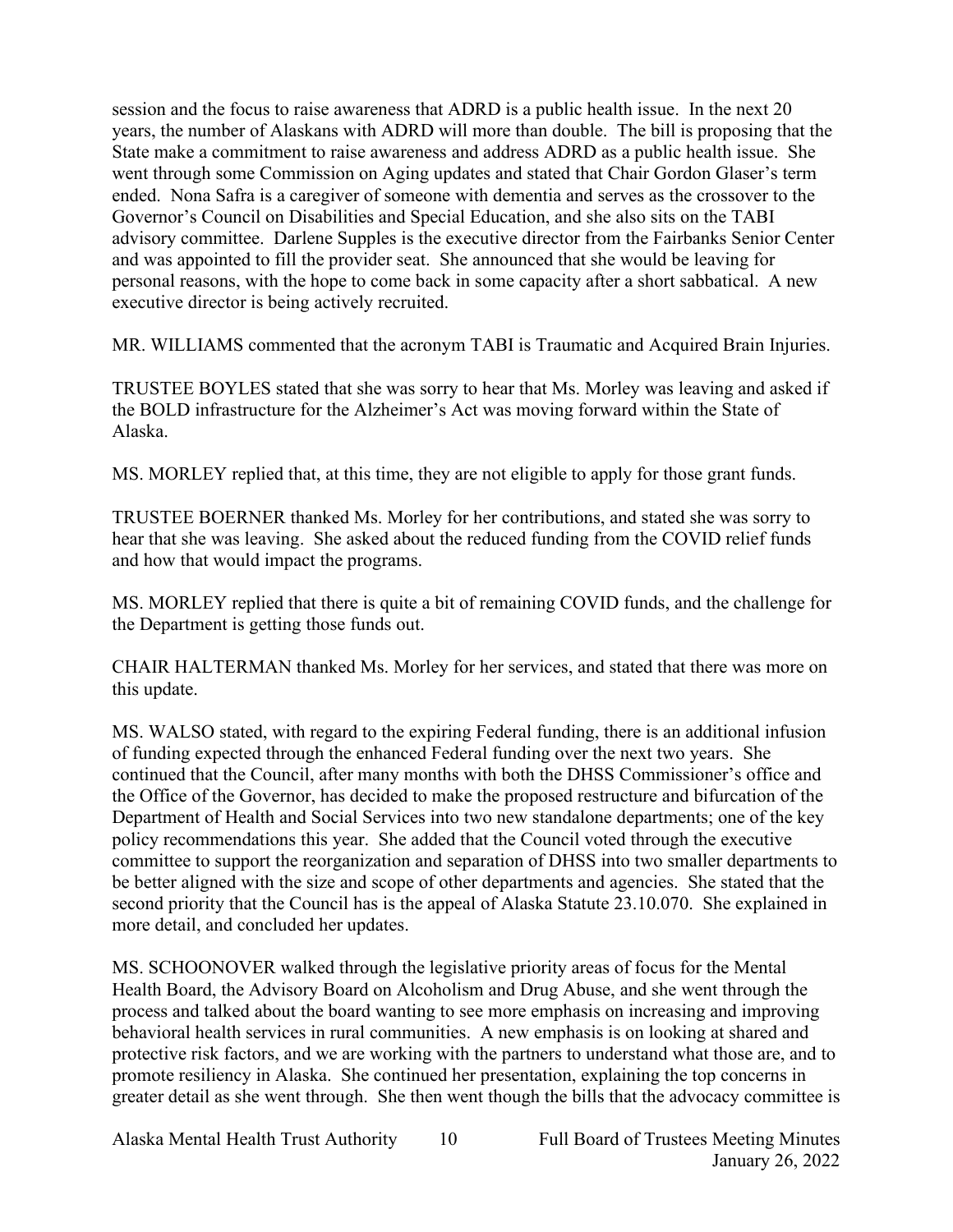asking to work on with legislators or with communities. After the updates, she concluded her presentation.

CHAIR HALTERMAN thanked all for the presentations and asked for any comments or questions.

TRUSTEE COOKE thanked them for the presentations. He liked the bullet-point presentation style which helps to focus on the highlight points and leaves space for elaboration. He asked ABADA people if there have been any studies done or received about the impact of the legalization of marijuana.

MS. SCHOONOVER replied that they met with Director Glenn Klinkhart of the Marijuana Control Office at their last board meaning and asked about the impacts and any studies. She stated that Colorado is working on this, and we are waiting to see what has changed. They also asked SAMHSA to talk about the ballot measure in Oregon that decriminalized drug possession, and the impacts of that. She continued that they meet on the Alaska Work Matters Task Force to identify the challenges and barriers to employment for folks with disabilities, which barriers still remain.

TRUSTEE BOERNER stated that it was a good presentation and thanked Trustee Cooke for his questions.

CHAIR HALTERMAN stated that she had attended the legislative conferences which give a good snapshot on what is going on at any point in time and are very current. It is a worthwhile process to listen in periodically to see what is going on. She called for a break.

(Break.)

CHAIR HALTERMAN called the meeting back to order and moved to the Resource Management Committee report.

# **RESOURCE MANAGEMENT COMMITTEE REPORT**

MR. WILLIAMS stated that there were two approvals coming out of committee, and asked the Chair of the committee to read the first consultation item.

**MOTION:** A motion that the Alaska Mental Health Trust Authority Board of Trustees concur with the disposal of the timber in the Hollis area on Trust land on Prince of Wales Island was made by TRUSTEE STURGEON; seconded by TRUSTEE COOKE.

MR. WILLIAMS noted, for the record, that these items were taken up and discussed thoroughly in committee and were approved from the committee to the Full Board for approval.

MS. WARNER stated that the Trust Land Office would like to offer approximately 20 million board feet of timber on portions of approximately 1,400 acres of Trust land near Hollis, which was acquired through the land exchange. There are about 880 acres of old-growth timber deemed economic, as well as about 29 acres of young growth of harvestable size. She continued that the timber sale is expected to generate approximately \$2.7 million in revenue in the fiscal

Alaska Mental Health Trust Authority 11 Full Board of Trustees Meeting Minutes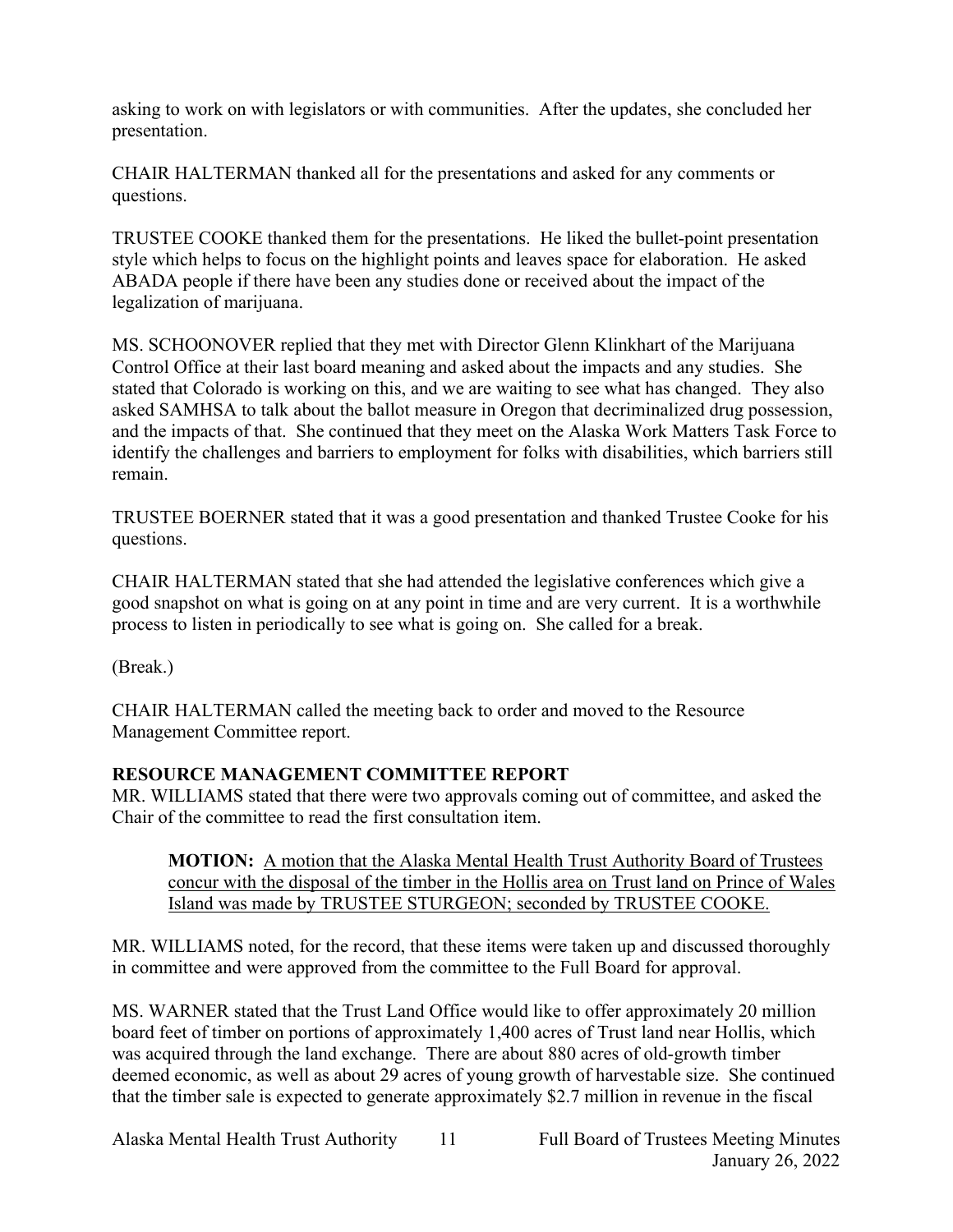years 2022 through 2027.

*After the roll-call vote, the MOTION was APPROVED. (Trustee Boerner, yes; Trustee Fimon, yes; Trustee Fisher, yes; Trustee Sturgeon, yes; Trustee Cooke, yes; Trustee Boyles, yes; Chair Halterman, yes.)*

**MOTION:** A motion that the Alaska Mental Health Trust Authority Board of Trustees concur with the Trust Land Office recommendation for the executive director to negotiate disposal through lease or sale of all or parts of Trust parcels F 20212 and F 20213 was made by TRUSTEE STURGEON; seconded by TRUSTEE COOKE.

MS. WARNER explained that the proposal is for the TLO to negotiate a fair-market lease or sale of the referenced Trust parcels in whole or in part. The objective is to try and generate revenues from the unimproved portions of the property that would not impact the sobering center and the behavioral health center located adjacent to the vacant land. The belief is that this property would be attractive to commercial users and tenants, and we would like to implement an aggressive marketing plan, creating a broader exposure of opportunity.

A brief discussion ensued.

CHAIR HALTERMAN asked for any other questions. There being none, she called for the question.

*After the roll-call vote, the MOTION was APPROVED. (Trustee Boerner, yes; Trustee Fimon, yes; Trustee Fisher, yes; Trustee Sturgeon, yes; Trustee Cooke, yes; Trustee Boyles, yes; Chair Halterman, yes.)*

MS. WARNER gave a brief update on the land exchange and noted that the exchange has concluded. She walked though a summary and explained why she said "concluded" and not "completed." She stated that there was only one outstanding deliverable that remains as part of legislation, and that is the cost/share maintenance agreement which is defined as a separate agreement to the costs of road maintenance with respect to the reciprocal easements exchanged. She thanked all the trustees for their support in this endeavor, which is a win for the Trust.

TRUSTEE COOKE recognized and congratulated the TLO staff on a long, difficult, costly, stressful process, and for seeing it to conclusion.

CHAIR HALTERMAN stated that this was an issue that dragged on for a long time and now the public relations campaign over the development of the new land will begin.

TRUSTEE STURGEON also thanked Ms. Warner and Mr. Williams and Senator Murkowski for getting the ball rolling again. He asked for a thank-you be sent to the Senator.

CHAIR HALTERMAN would also like to thank Senator Murkowski's staff for their work, as well. She asked for any other comments. There being none, she moved to Program & Planning.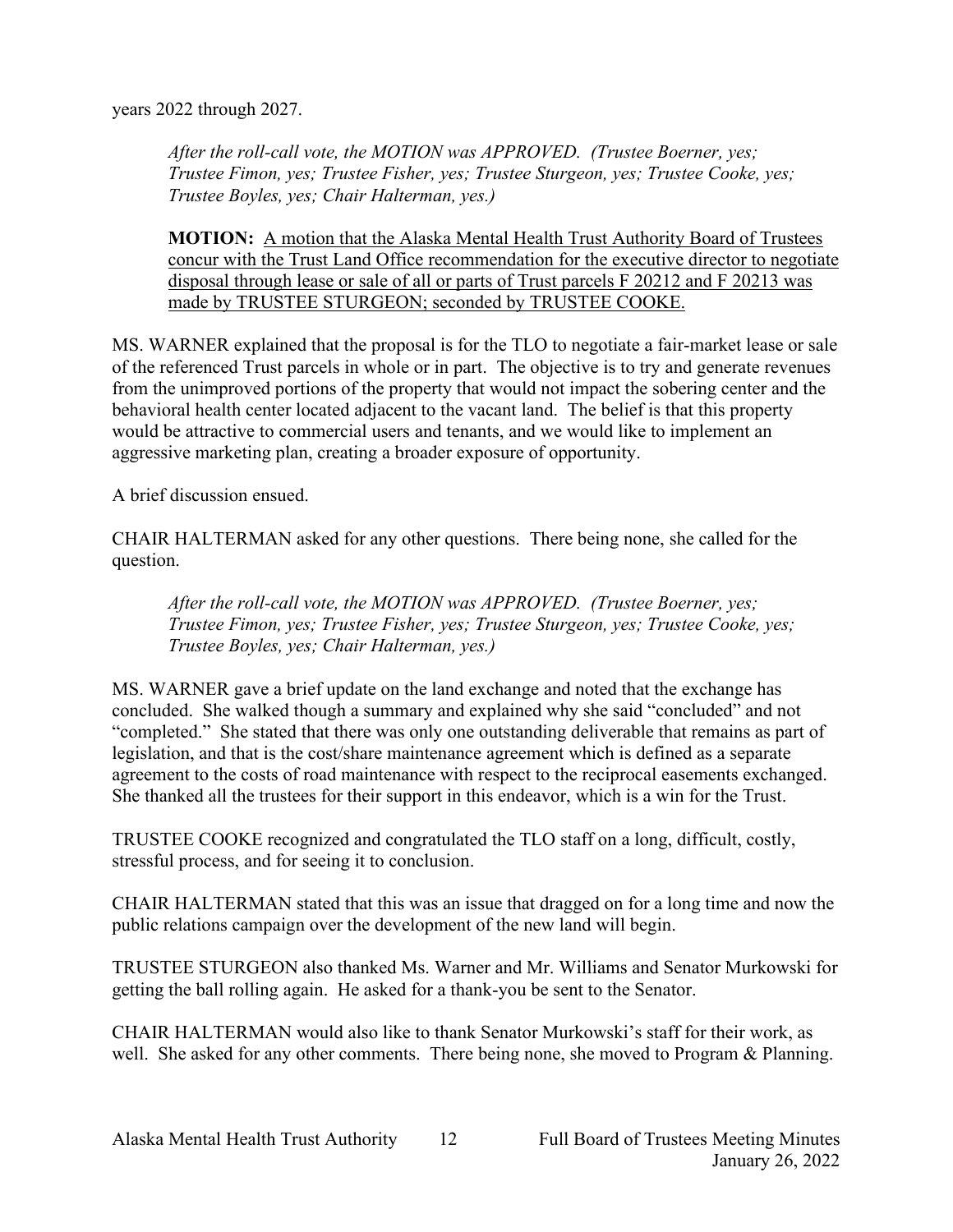# **PROGRAM & PLANNING REPORT**

MR. WILLIAMS stated that there was a written report for the Program & Planning Committee in January for informational purposes. In consultation with Chair Boerner of the Program & Planning Committee, he provided a brief heads-up on the FY24 and FY25 budget recommendations that get presented in July and August.

MS. BALDWIN-JOHNSON provided a brief overview of the process of the budget development, which is a two-year budget for FY24 and FY25. She continued that, beginning in the spring, the development process will culminate in a final trustee authorized budget by September 15<sup>th</sup>.

A discussion ensued on developing the budget.

TRUSTEE STURGEON stated that he was hit hard by a presentation on the foster care program and the consequences of those youths when they graduate out of the program. He continued that the Trust does preventive work, and he would like to learn about that and make it one of the focus areas, if possible.

CHAIR HALTERMAN agreed that they are the most vulnerable beneficiaries in looking at the OCS population. These are children that have no voice, and their families often need support. She appreciated the comments on that and continued that it is an area that she gets a lot of feedback on what could be improved. As co-chair of the Anchorage Women's Commission, she learned that in order to get a Title 4E child placement in Alaska is to diagnose them with severe medical conditions that may or may not exist. There is a need to serve those children appropriately, and in a better way, to keep the families together.

TRUSTEE BOERNER stated that would be a great presentation for the Program & Planning Committee and appreciated Trustee Sturgeon for raising the issue. It would be beneficial to get more information on it.

TRUSTEE COOKE stated that those are matters of policy, and the policy should be developed well in advance of the budget.

The discussion continued.

HAIR HALTERMAN called a lunch break.

(Lunch break.)

CHAIR HALTERMAN called the meeting back to order and recognized Mr. Williams.

MR. WILLIAMS brought forward a request to trustees to allocate some funds that have already been approved; FY23 funds located in the Mental Health Addiction Intervention focus area. The funding is under the Crisis Continuum of Care.

**MOTION:** A motion that the Board of Trustees approve a \$285,000 FY2023 Mental Health & Addiction Intervention focus area allocation to the Department of Health and

Alaska Mental Health Trust Authority 13 Full Board of Trustees Meeting Minutes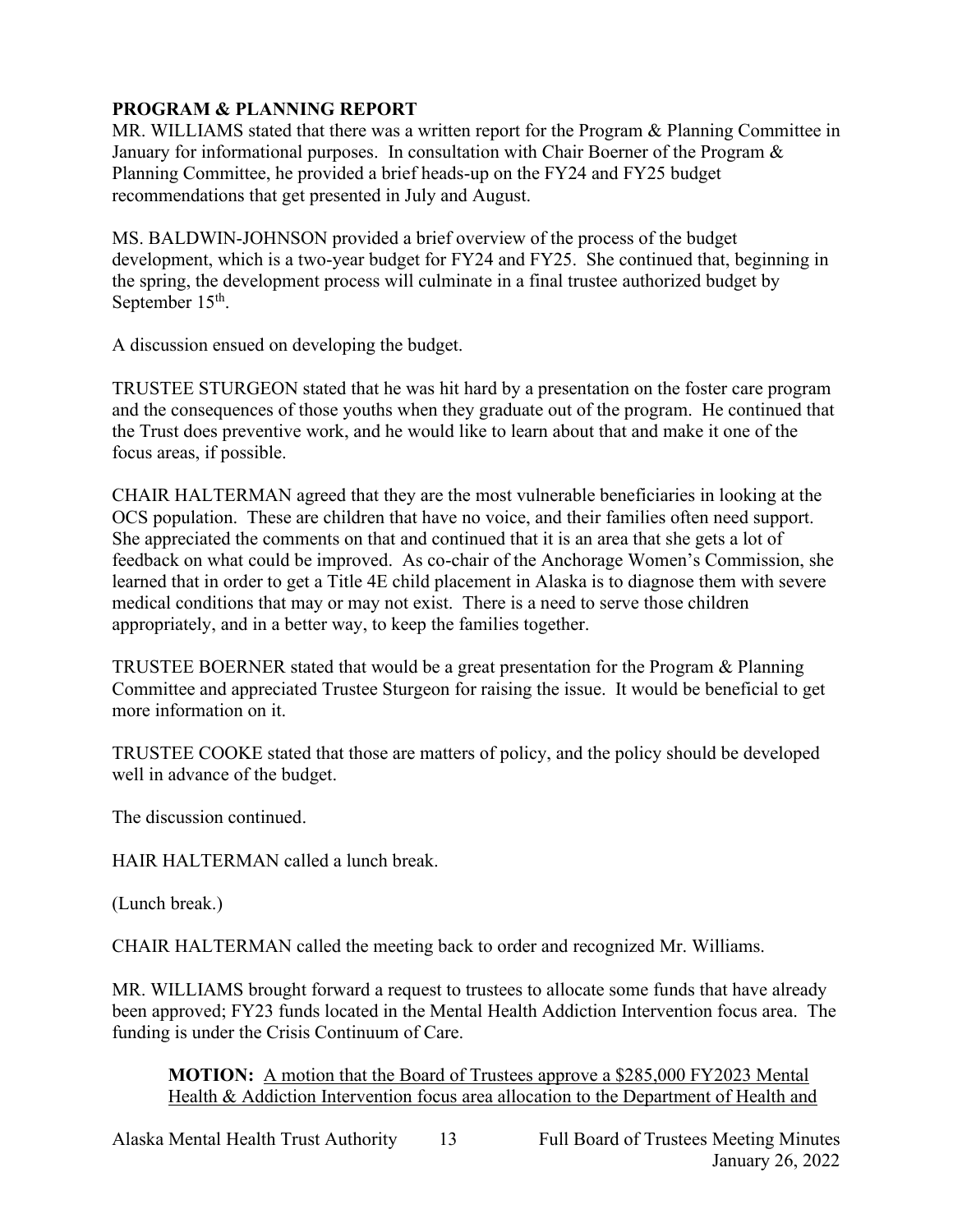Social Services, Division of Public Health, Office of Substance Misuse and Addiction Prevention for the Open Beds project. These funds will come from the FY2023 crisis Continuum of Care budget line and will be awarded as an MHTAAR grant, was made by TRUSTEE BOERNER; seconded by TRUSTEE COOKE.

MR. BOYER stated that this project is currently funded through the Division of Public Health and OSMAAP, the Office of Substance Misuse and Alcohol Addiction Prevention. He explained that Open Beds is a cloud-based platform that is HIPAA-compliant and meets all the qualifications for 42 CFR Part 2, which is maintaining client confidentiality at the highest level as prescribed by the Federal Government.

A question-and-answer discussion ensued.

CHAIR HALTERMAN called the question.

*After the roll-call vote, the MOTION was APPROVED. (Trustee Boerner, yes; Trustee Fimon, yes; Trustee Fisher, yes; Trustee Sturgeon, yes; Trustee Cooke, yes; Trustee Boyles, yes; Chair Halterman, yes.)*

CHAIR HALTERMAN moved to the next item, the change of intent with the research capacity improvement, InterRAI project.

MR. WILLIAMS stated that these funds have been approved. He continued that the Division encountered some challenges and will not be able to deploy the funds as originally approved.

**MOTION:** A motion that the Board of Trustees approve a change of intent to amend the FY22 and '23 MHTAAR grants originally approved as research and capacity improvements. The InterRAI to be updated to care coordination support. Both the original grantee and the grant amounts will remain as previously approved, was made by TRUSTEE BOERNER; seconded by TRUSTEE COOKE.

MS. BARSTAD stated that the Division of Senior and Disability Services was hopeful to implement the InterRAI work to adopt new assessments in the future. However, the pandemic devastated the direct services workforce, and the Division needed to pivot and look at ways it could support that workforce. She added that a key element for the home- and community-based services waivers is the care coordinator workforce. That position is necessary for beneficiaries to be able to access home- and community-based services waivers and to maintain quality services and the renewal process to maintain those services over time. She stated that this change of intent is how the Division of Senior and Disability Services will work to support the care coordination workforce. The intent is to hire a liaison position so that care coordination needs can be addressed with a full-time worker. She added that she fully supported this request from Senior and Disability Services to look at ways to bolster the direct services workforce in the home- and community-based service system. She stated that Director John Lee was on-line for any questions specific to the Division.

A brief discussion ensued.